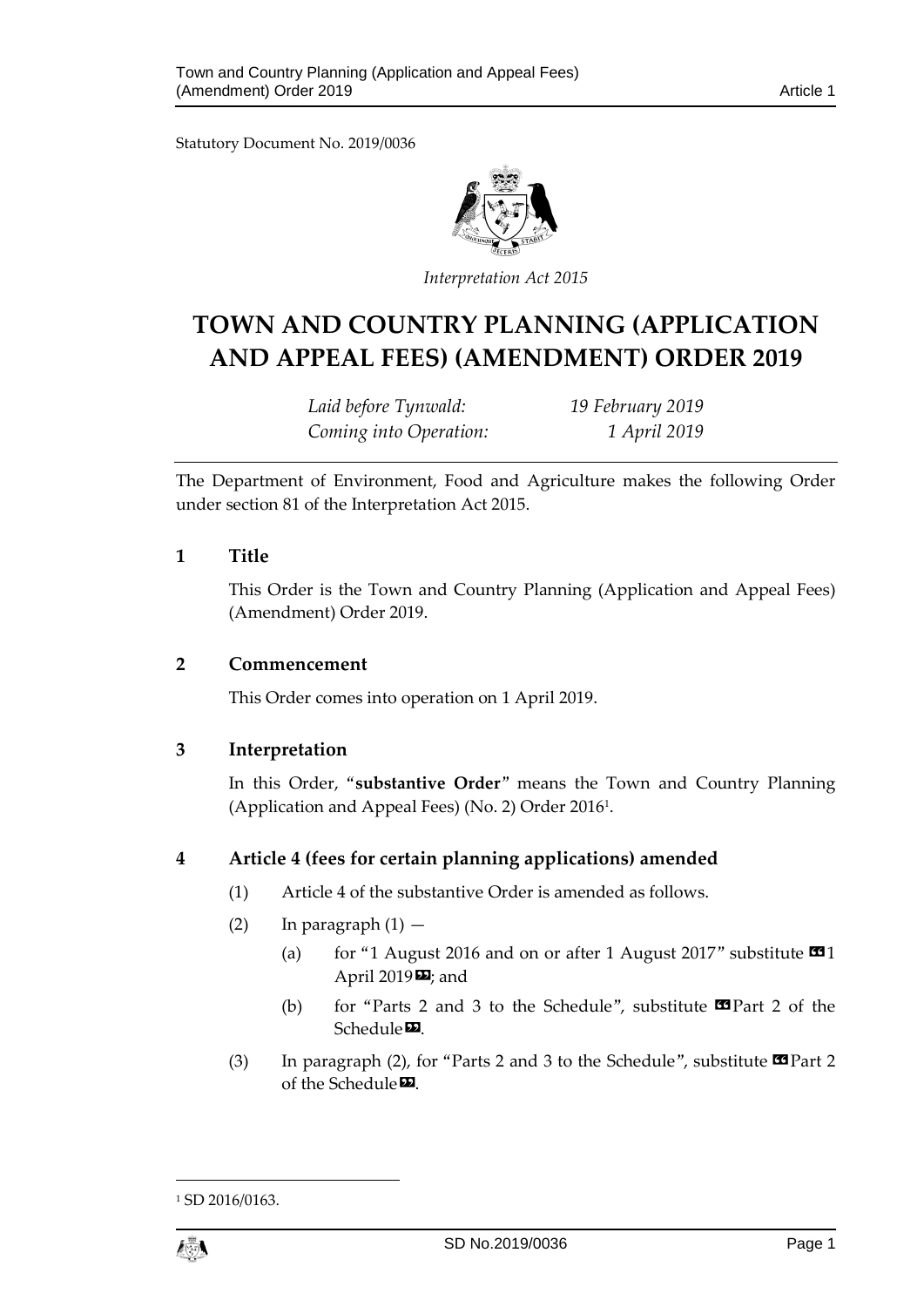### **5 Article 5 (waiver of fee) amended**

- (1) Article 5 of the substantive Order is amended as follows.
- (2) In paragraph (1), for "Parts 2 and 3 of the Schedule", substitute  $\mathbf{\mathfrak{B}}$  Part 2 of the Schedule<sup>D</sup>.

### **6 Article 6 (exemptions) amended**

- (1) Article 6 of the substantive Order is amended as follows.
- (2) In paragraph (1), for "Parts 2 and 3 of the Schedule", substitute  $\blacksquare$  Part 2 of the Schedule<sup>D</sup>.
- (3) In paragraph (2), for "Parts 2 and 3 of the Schedule", substitute  $\blacksquare$  Part 2 of the Schedule<sup>D</sup>.

# **7 Article 7 (fees to accompany planning appeals) amended**

- (1) Article 7 of the substantive Order is amended as follows.
- (2) In the first and second line of the Article, for "1 August 2016 and 1 August 2017", substitute **14** April 2019 **EL**.

# **8 Article 8 (planning appeal fee payable) amended**

- (1) Article 8 of the substantive Order is amended as follows.
- (2) In the paragraph, for "£170 on or after 1 August 2016 and £175 on or after 1 August 2017", substitute  $\mathbf{E}$  £276 on or after 1April 2019 $\mathbf{E}$ .

### **9 Schedule (planning application fees) amended**

- (1) The Schedule to the substantive Order is amended as follows.
- (2) In paragraph (6) of Part 1 of the Schedule, for "£90,000 on or after 1 August 2016 and £91,800 on or after 1 August 2017", substitute <a>C<br/>95,840 on or after 1 April 2019<sup>D</sup>.
- (3) For Part 2 of the Schedule substitute the Schedule to this Order.
- (4) Omit Part 3 of the Schedule.

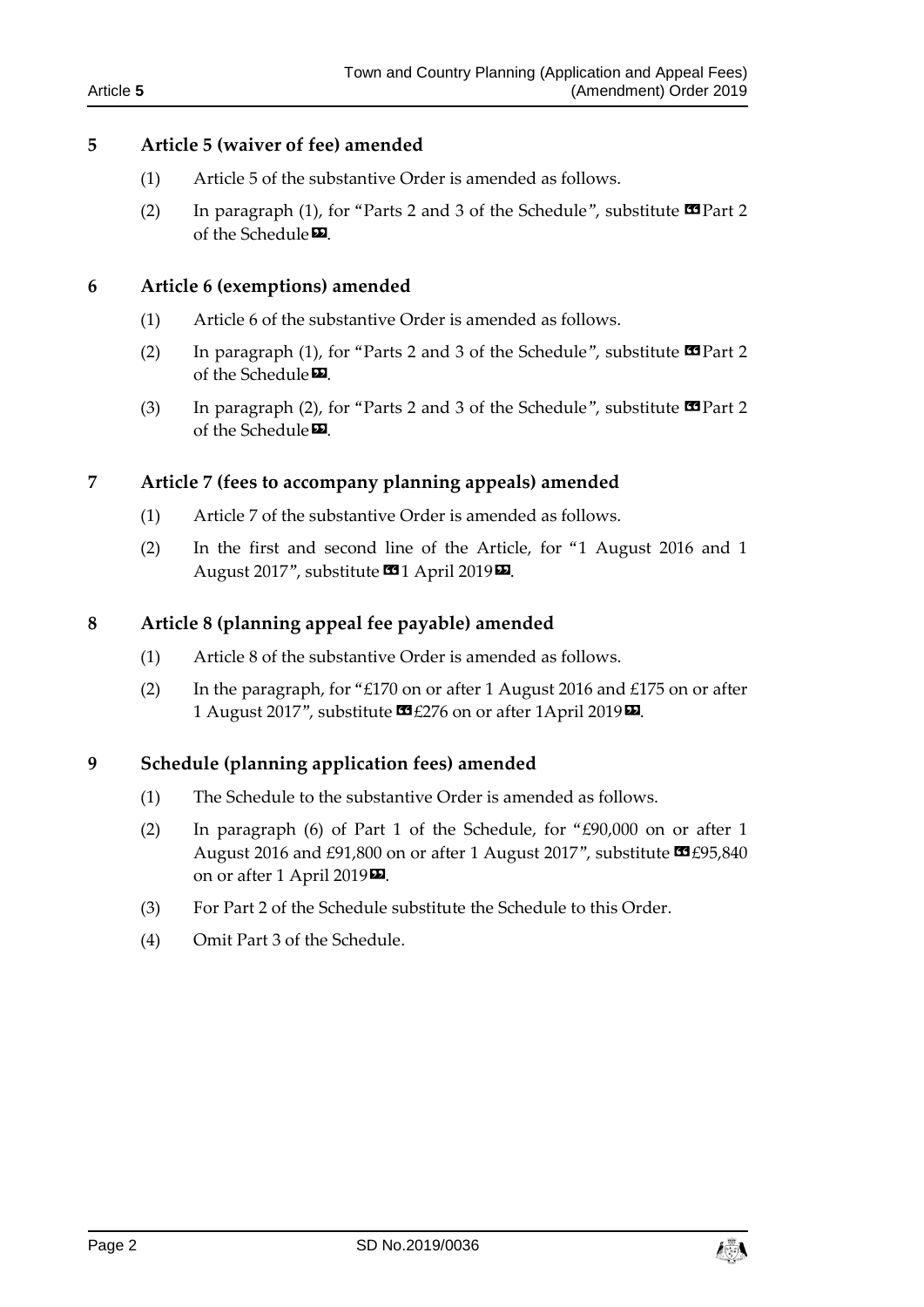#### **MADE 22 JANUARY 2019**

### **GEOFFREY BOOT**

*Minister for Environment, Food and Agriculture*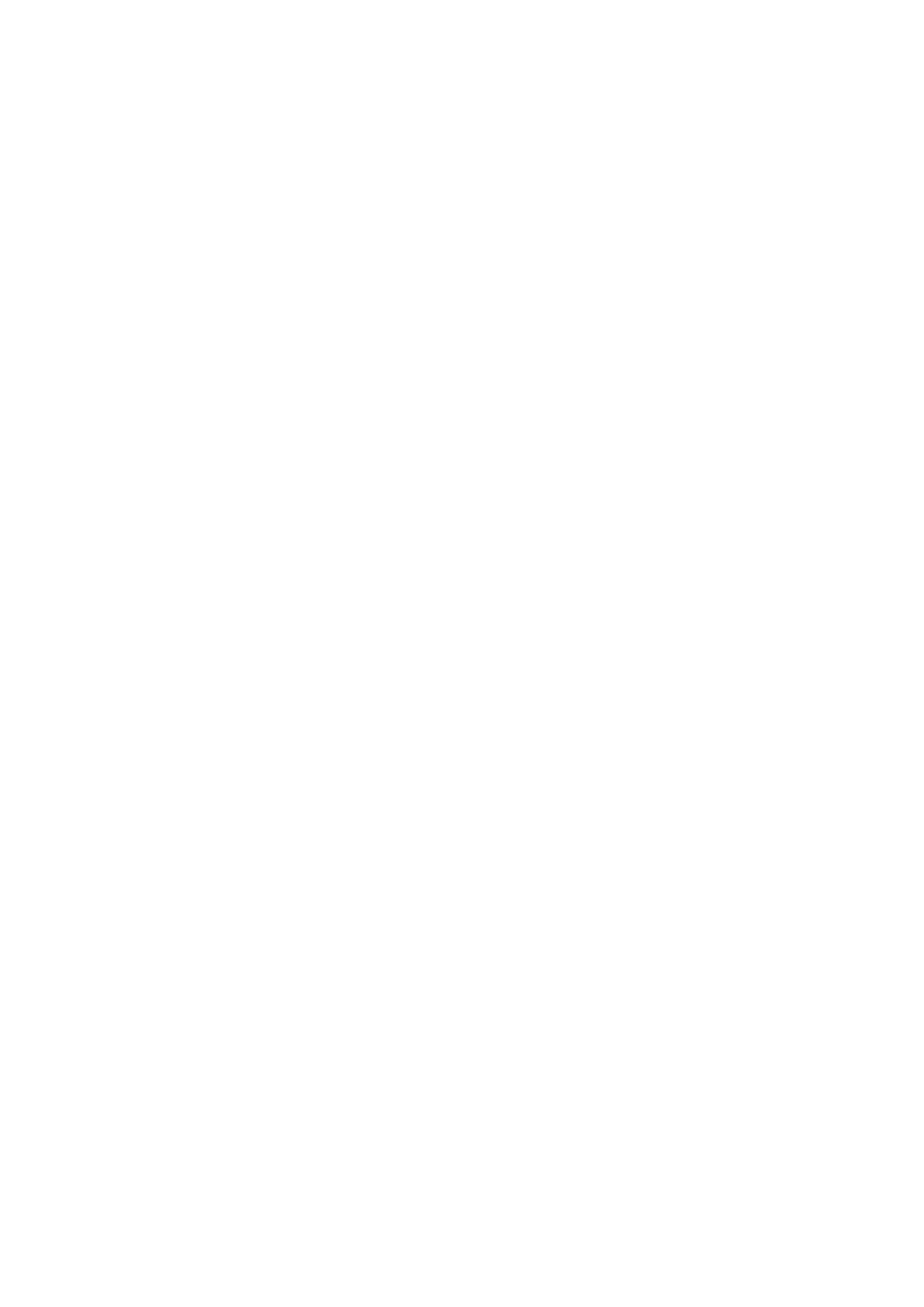### **SCHEDULE**

[article 9]

## $B PART 2$

### **ES** FEES FOR APPLICATIONS MADE ON OR AFTER 1 APRIL 2019

| No.            | Category of development                                                                                                                                                                                                    | Fee                                                                                                                                                                                                                   |
|----------------|----------------------------------------------------------------------------------------------------------------------------------------------------------------------------------------------------------------------------|-----------------------------------------------------------------------------------------------------------------------------------------------------------------------------------------------------------------------|
| $\mathbf{1}$   | Application for approval in principle and/or of<br>reserved matters.                                                                                                                                                       |                                                                                                                                                                                                                       |
| (a)            | Application for approval in principle where all<br>matters are reserved for later approval.                                                                                                                                | £165 for first $5,000$ m <sup>2</sup> (0.5 ha) of site<br>area plus £165 for each additional<br>$1,000$ m <sup>2</sup> (0.1 ha) (or part thereof) of site<br>area.                                                    |
| (b)            | If reserved matters are proposed, either as part<br>of the approval in principle or as a separate<br>application for reserved matters (following an<br>approval of an application for approval in<br>principle) that are - |                                                                                                                                                                                                                       |
|                | siting, design, external appearance and<br>(i)<br>layout;                                                                                                                                                                  | The fee relating to the categories of<br>development 2(a) to 2(i) [inclusive] in<br>this table.                                                                                                                       |
|                | (ii)<br>access only;                                                                                                                                                                                                       | £165 for first $5,000$ m <sup>2</sup> (0.5 ha) of site<br>area plus £165 for each additional<br>1,000m <sup>2</sup> (0.1 ha) (or part thereof) of site<br>area.                                                       |
|                | (iii) landscaping only; or                                                                                                                                                                                                 | £100 for first $5,000$ m <sup>2</sup> (0.5 ha) of site<br>area plus £165 for each additional<br>$1,000m^2$ (0.1 ha) (or part thereof) of site<br>area.                                                                |
|                | (iv) applications dealing with any combination<br>of reserved matters (i) to (iii) above.                                                                                                                                  | The highest fee payable for a single<br>reserved matter specified in that<br>application.                                                                                                                             |
| $\overline{2}$ | Full application for approval of building,<br>rebuilding, engineering, mining or other<br>operations                                                                                                                       |                                                                                                                                                                                                                       |
| (a)            | The erection or, or conversion of a building to,<br>one or more residential units.                                                                                                                                         | £300 for each residential unit with a<br>gross floor space up to 300m <sup>2</sup> plus<br>£300 for each additional 300m <sup>2</sup> (or part<br>thereof) of gross floor space for each<br>residential unit created. |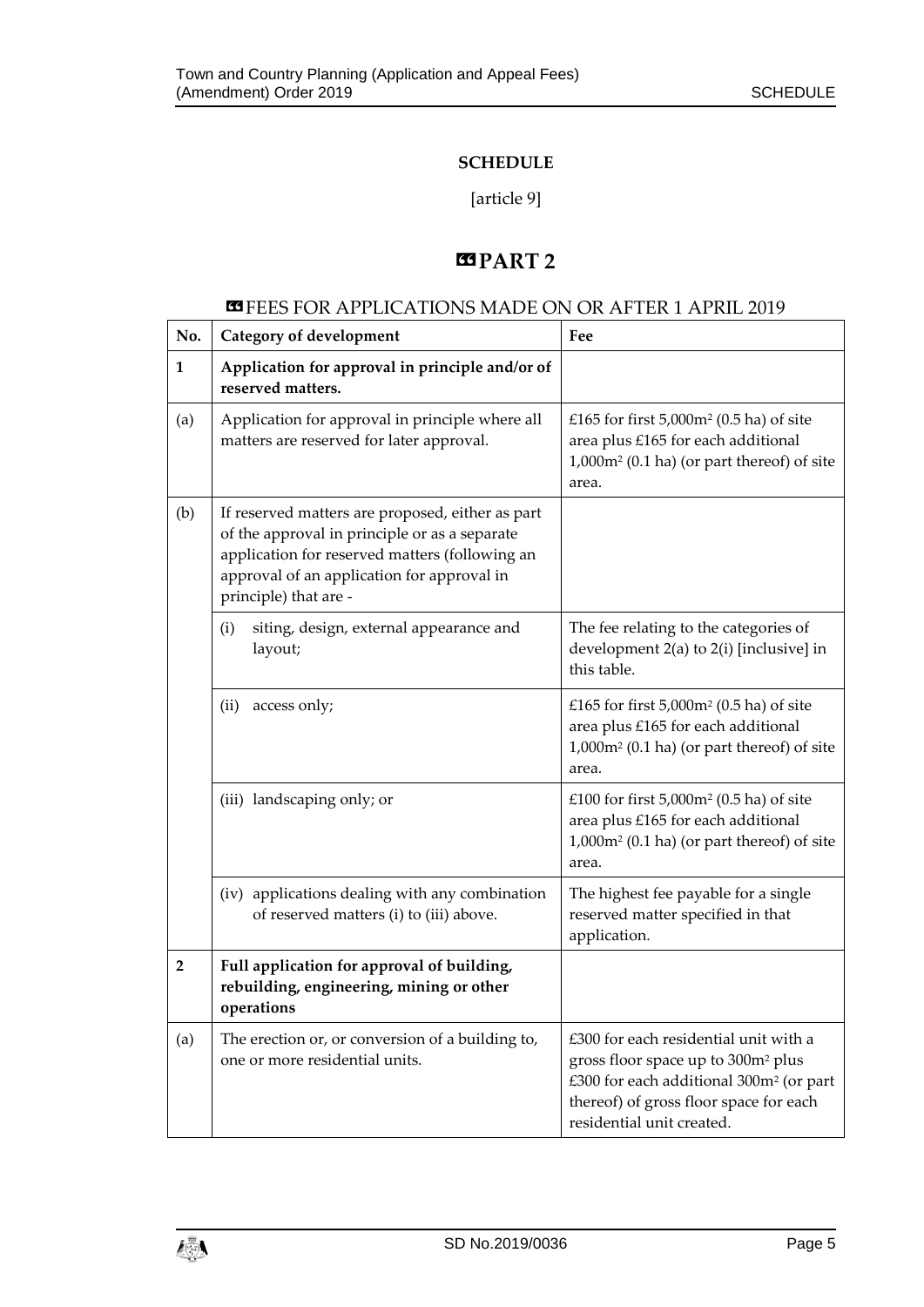| No. | Category of development                                                                                                                                                                                                                                                                                                                                         | Fee                                                                                                                                                                |
|-----|-----------------------------------------------------------------------------------------------------------------------------------------------------------------------------------------------------------------------------------------------------------------------------------------------------------------------------------------------------------------|--------------------------------------------------------------------------------------------------------------------------------------------------------------------|
| (b) | Development relating to a residential unit or<br>within the curtilage thereof, including $-$<br>an extension;<br>(i)<br>a garage (whether attached or detached);<br>(ii)<br>(iii) another building;<br>(iv) the erection of fences, walls (or other<br>means of enclosure), or satellite dishes; or<br>(v) the laying of hard standing or landscaping<br>works, |                                                                                                                                                                    |
|     | (A) if no floor space is to be created by the<br>development; or                                                                                                                                                                                                                                                                                                | £100.                                                                                                                                                              |
|     | for a development creating up to 15m <sup>2</sup><br>(B)<br>of gross floor space; or                                                                                                                                                                                                                                                                            | £165.                                                                                                                                                              |
|     | for a development exceeding 15m <sup>2</sup> of<br>(C)<br>gross floor space.                                                                                                                                                                                                                                                                                    | £300 for first 300m <sup>2</sup> plus £165 for each<br>additional 100m <sup>2</sup> (or part thereof) of<br>gross floor space.                                     |
| (c) | Agriculture - The erection of buildings to be<br>used for agricultural purposes.                                                                                                                                                                                                                                                                                | £165 for development up to 500m <sup>2</sup> of<br>gross floor space plus £165 for each<br>additional 100m <sup>2</sup> (or part thereof) of<br>gross floor space. |
| (d) | Equestrian - The erection of buildings to be<br>used for equestrian purposes.                                                                                                                                                                                                                                                                                   | £165 for development up to 300m <sup>2</sup> of<br>gross floor space plus £165 for each<br>additional 100m <sup>2</sup> (or part thereof) of<br>gross floor space. |
| (e) | Wastes and minerals - Development for -<br>the disposal and / or recycling of refuse or<br>(i)<br>waste materials or for the deposit of<br>materials remaining after minerals have<br>been extracted from land;<br>the storage of materials in the open;<br>(i)<br>(iii) operations for the winning and working of<br>minerals.                                 | £300 for every $1,000m^3$ (0.1 ha) (or part<br>thereof) of gross site area.                                                                                        |
| (f) | The erection, alteration or replacement of plant<br>or machinery other than for use for power<br>generation purposes -                                                                                                                                                                                                                                          |                                                                                                                                                                    |
|     | if no floor space or site area is to be created<br>(i)<br>by the development; or                                                                                                                                                                                                                                                                                | £300.                                                                                                                                                              |
|     | (ii) for a development creating floor space or<br>site area.                                                                                                                                                                                                                                                                                                    | £130 for every $20m^2$ (or part thereof) of<br>gross floor space or site area.                                                                                     |

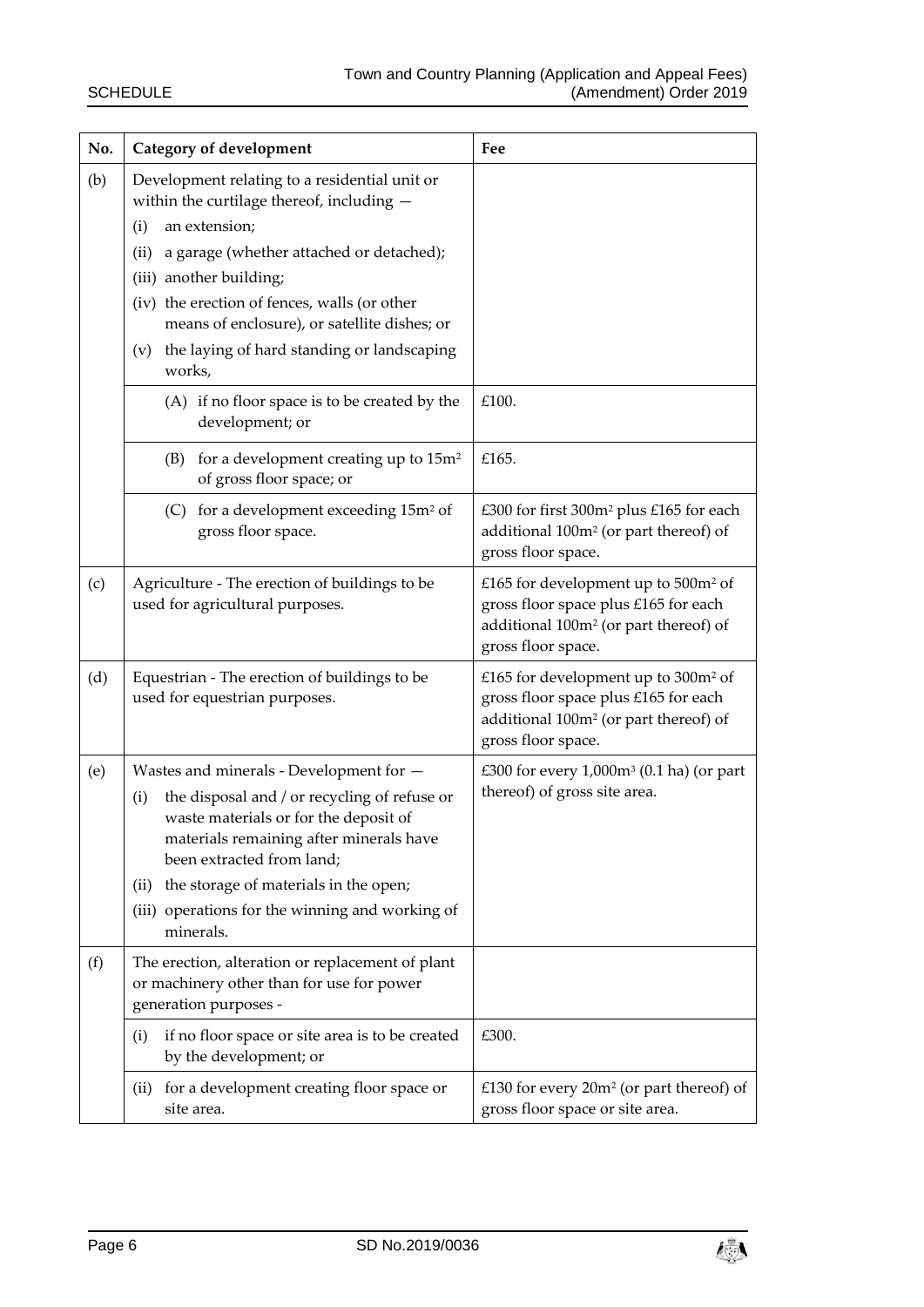| No. | Category of development                                                                                                                                                                                     | Fee                                                                                                                                                       |
|-----|-------------------------------------------------------------------------------------------------------------------------------------------------------------------------------------------------------------|-----------------------------------------------------------------------------------------------------------------------------------------------------------|
| (g) | The erection, alteration or replacement of plant<br>or machinery used for power generation<br>purposes (excluding wind turbines and wind<br>farms).                                                         | £300 for every 1,000m <sup>2</sup> (0.1 ha) (or part<br>thereof) of site area.                                                                            |
| (h) | The erection, alteration or replacement of plant<br>or machinery used for purposes in connection<br>with wind turbines and wind farms.                                                                      |                                                                                                                                                           |
|     | If the gross site area does not exceed 5<br>(i)<br>Hectares.                                                                                                                                                | £300 for each 1,000m <sup>2</sup> (0.1 ha) (or part<br>thereof) of the gross site area.                                                                   |
|     | If the gross site area exceeds 5 Hectares.<br>(ii)                                                                                                                                                          | £14,125 plus £165 for each additional<br>$1,000m^2$ (0.1 ha) (or part thereof) of<br>gross site area.                                                     |
| (i) | Any operation not falling within (a) to (h)<br>above.                                                                                                                                                       |                                                                                                                                                           |
|     | If no floor space or site area is to be created<br>(i)<br>by the development.                                                                                                                               | £165.                                                                                                                                                     |
|     | If floor space is to be created by the<br>(ii)<br>development.                                                                                                                                              | £300 for the first 300m <sup>2</sup> of gross floor<br>space plus £130 for each additional<br>20m <sup>2</sup> (or part thereof) of gross floor<br>space. |
|     | (iii) If site area is to be created by the<br>development.                                                                                                                                                  | £130 for the first $300m^2$ of gross site<br>area plus £130 for each additional<br>300m <sup>2</sup> (or part thereof) of gross site<br>area.             |
| 3   | Application for change of use of a building or<br>land                                                                                                                                                      |                                                                                                                                                           |
| (a) | Application involving a change of use of a<br>building other than a change of use coming<br>within any of the other categories of<br>development in this table.                                             | £300 for every 1,000m <sup>2</sup> (or part<br>thereof) of gross floor space.                                                                             |
| (b) | Application involving a change of use of land<br>other than under (c) below.                                                                                                                                | £300.                                                                                                                                                     |
| (c) | Application for a change of use of land for<br>provision of vehicular parking or storage.                                                                                                                   | £130 for up to 300m <sup>2</sup> plus £130 for<br>each additional 300m <sup>2</sup> (or part thereof)<br>of gross site area.                              |
| 4   | Application for a certificate of lawful use or<br>development made under regulation 2 of the<br>Town and Country Planning (Certificates of<br>Lawful Use or Development) Regulations<br>2005 <sup>2</sup> . |                                                                                                                                                           |

<sup>2</sup> SD 253/05 as amended by SD 674/05.

1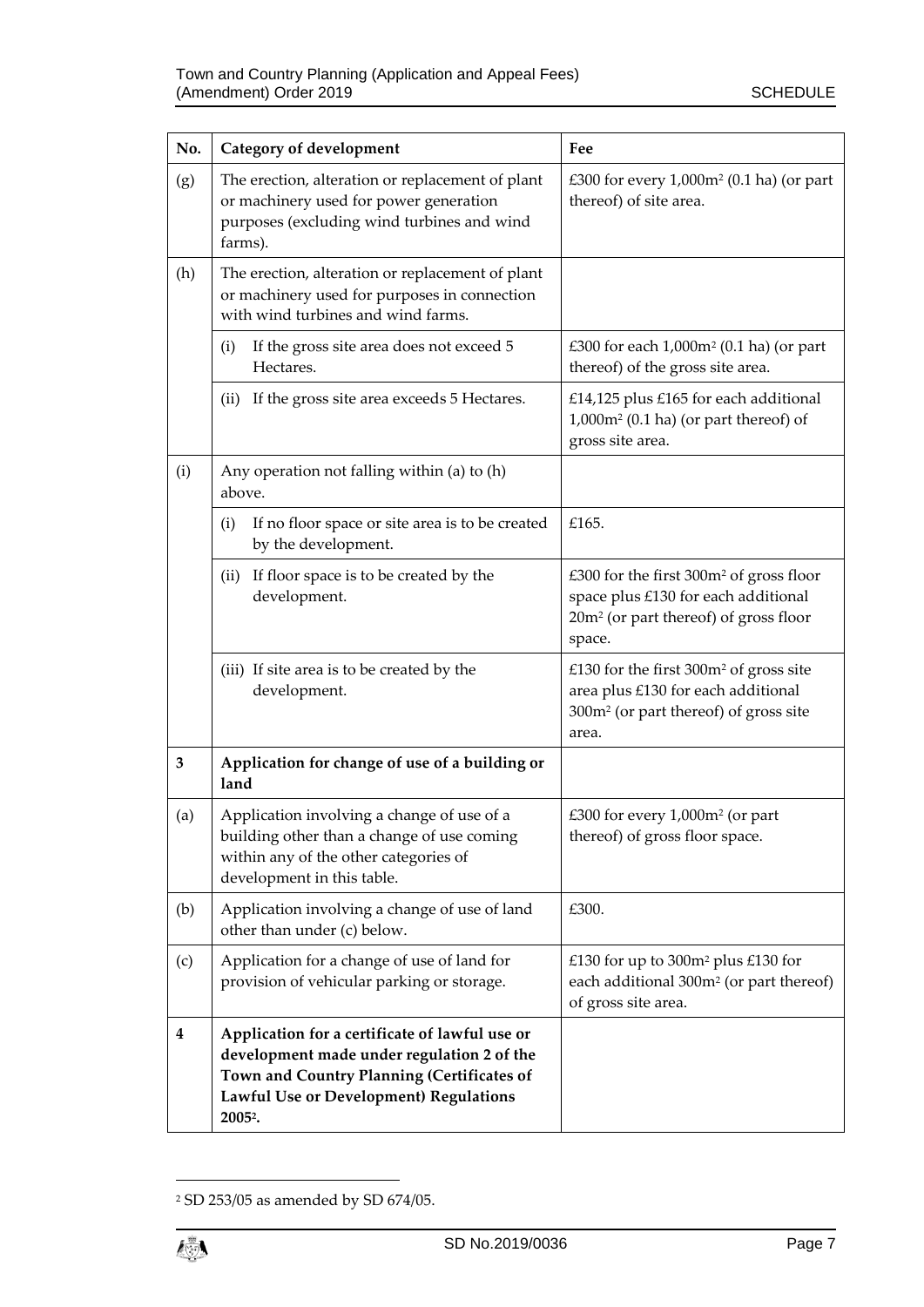| No. | <b>Category of development</b>                                                                                                                                                                                                                                                          | Fee                                                                                                                                                    |
|-----|-----------------------------------------------------------------------------------------------------------------------------------------------------------------------------------------------------------------------------------------------------------------------------------------|--------------------------------------------------------------------------------------------------------------------------------------------------------|
| (a) | Existing use or development.                                                                                                                                                                                                                                                            | Fee to be double the amount payable<br>according to the category of<br>development in this table.                                                      |
| (b) | Proposed use or development.                                                                                                                                                                                                                                                            | 50% of the above fee.                                                                                                                                  |
| 5   | Telecommunications                                                                                                                                                                                                                                                                      |                                                                                                                                                        |
|     | Application to determine whether the<br>Department's prior approval is required (for<br>any telecommunications apparatus) under<br>paragraph 3(7) of Schedule 1 to the Town and<br>Country (Permitted Development)<br>(Telecommunications) Order 2013 <sup>3</sup> .                    | £425.                                                                                                                                                  |
| 6   | Advertisements                                                                                                                                                                                                                                                                          |                                                                                                                                                        |
|     | Application for express consent made further to<br>regulation 9 of the Town and Country (Control<br>of Advertisements) Regulations 20134.                                                                                                                                               | £165 for each site on which an<br>advertisement is displayed.                                                                                          |
| 7   | Variation or removal of condition                                                                                                                                                                                                                                                       |                                                                                                                                                        |
| (a) | Variation or removal of condition (except for<br>extension to time limit to planning approval).                                                                                                                                                                                         | £300.                                                                                                                                                  |
| (b) | Variation or removal of condition for extension<br>of time to planning approval.                                                                                                                                                                                                        | Fee to be the amount payable<br>according to the relevant category of<br>development in this table.                                                    |
| 8   | Second planning application made within 12<br>months of the granting, refusal or withdrawal<br>of the first application, provided that the<br>application is for -<br>the same site; and<br>(i)<br>(ii) a development of the same character or<br>description of the first application. | 50% of the fee under this Order that<br>would have been due had a first<br>application for planning approval<br>been granted, refused or withdrawn.    |
| 9   | Application for a certificate of alternative<br>development value under paragraph 5(1) of<br>Part 2 to Schedule 1 to the Acquisition of Land<br>Act 1984.                                                                                                                               | £165 for first $5,000$ m <sup>2</sup> (0.5 ha) of site<br>area plus £165 for each additional<br>$1,000m^2$ (0.1 ha) (or part thereof) of site<br>area. |

| <b>Notes</b>                                                                                  |
|-----------------------------------------------------------------------------------------------|
| To avoid doubt, square metres $(m^2)$ are calculated as width multiplied by length. For       |
| example, an area of 4m by 5m would be 20 square meters.                                       |
| To avoid doubt, floor space means the total gross floor space (which is the total floor area) |
| of all storeys to be created, measured externally.                                            |

<sup>3</sup> SD 0433/13.

1



<sup>4</sup> SD 0434/13.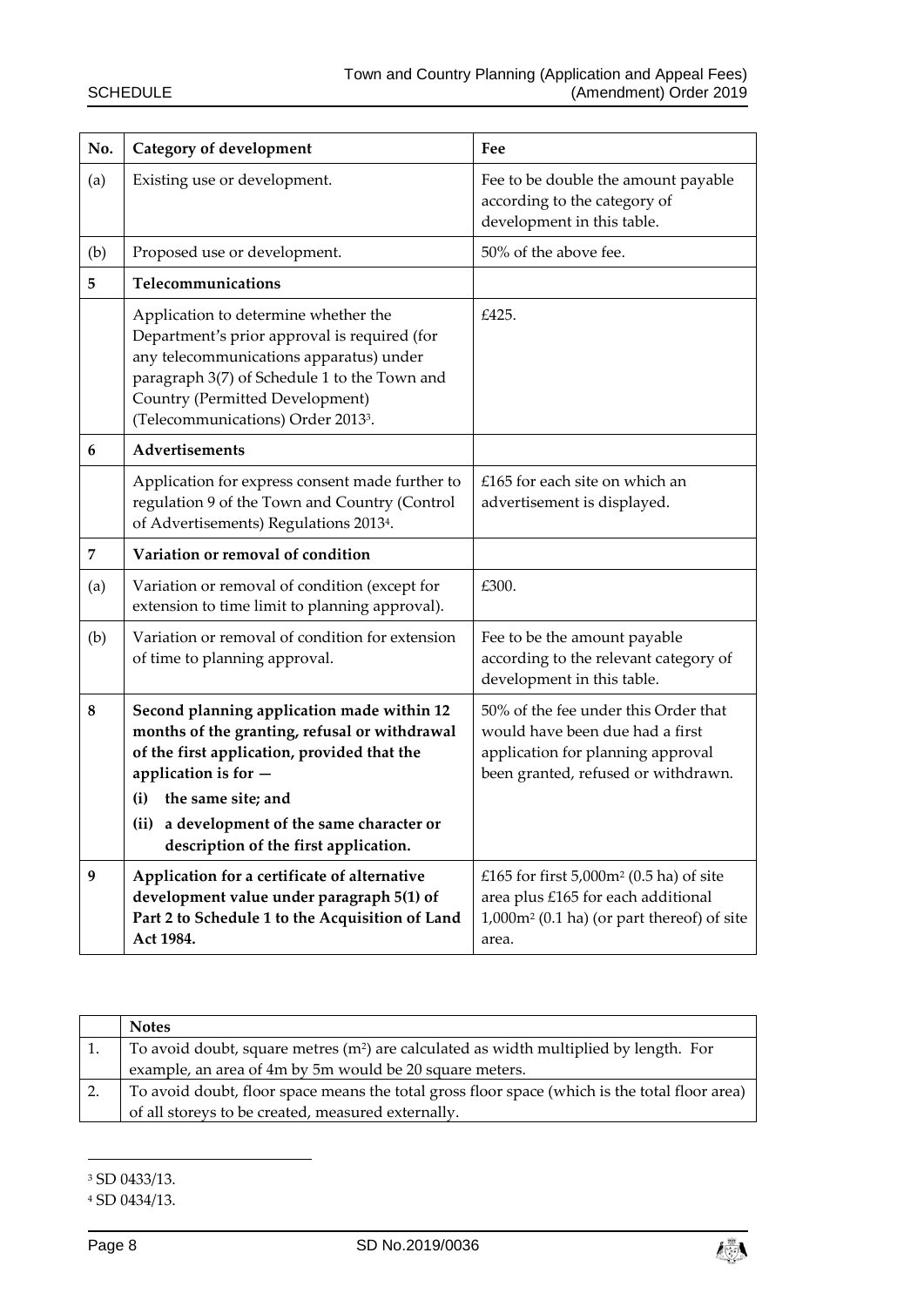|    | <b>Notes</b>                                                                               |  |
|----|--------------------------------------------------------------------------------------------|--|
| 3. | Under category $2(h)$ , gross site area means all land within the site area including $-$  |  |
|    | any area that could potentially be covered by the rotating blades of a turbine;<br>(a)     |  |
|    | access tracks, roads or paths;<br>(b)                                                      |  |
|    | cable trenches;<br>(c)                                                                     |  |
|    | control rooms, substations and transformers;<br>(d)                                        |  |
|    | meteorological masts; and<br>(e)                                                           |  |
|    | any other engineering works, buildings or sub-structures ancillary to the windfarm.<br>(f) |  |
| 4. | The maximum fee payable in respect of the submission of a planning application is          |  |
|    | £95,840.                                                                                   |  |